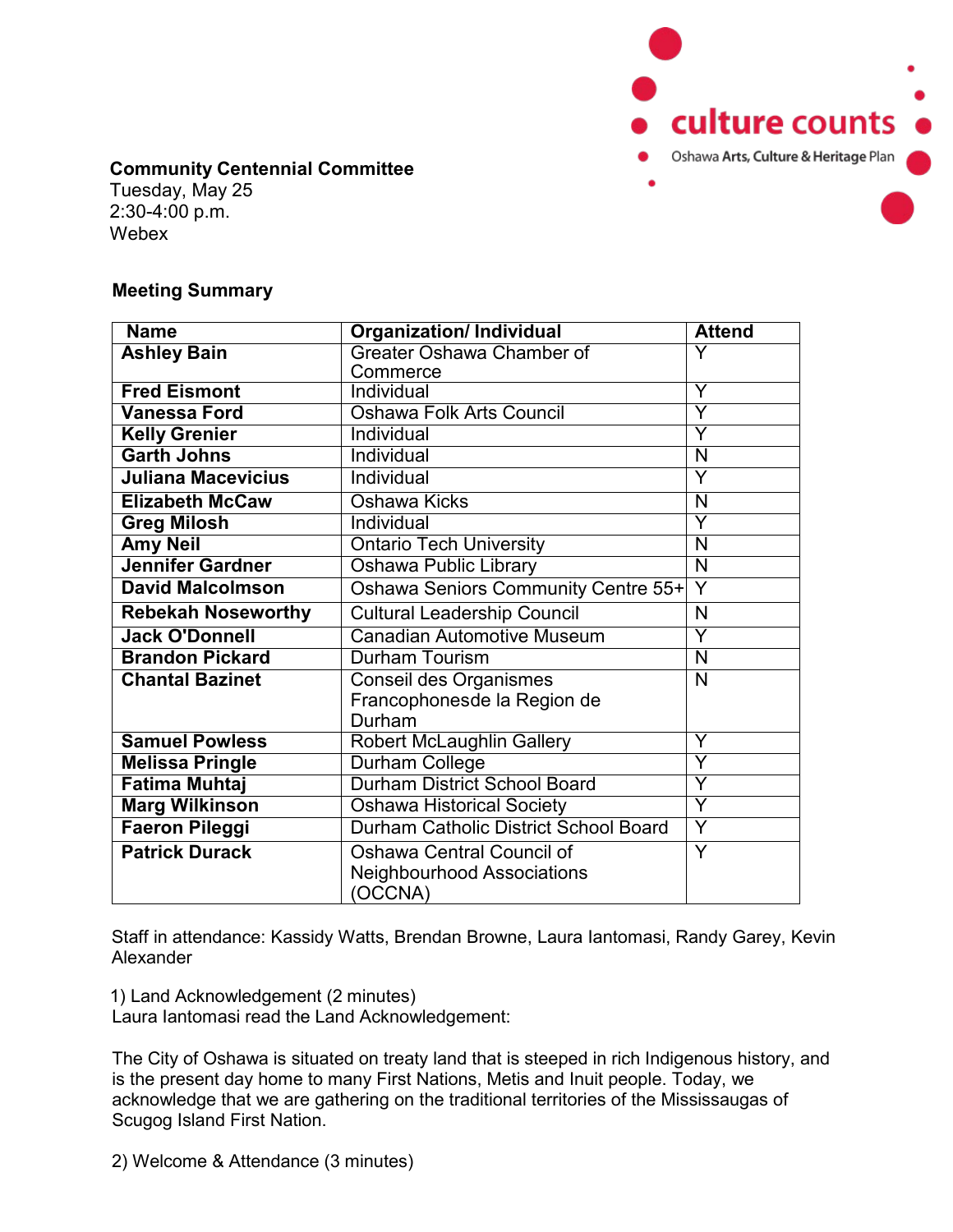

- a. Patrick (Pat) Durack new member representing OCCNA
- b. Committee member updates:
	- a. Kevin Thompson representing the OCCNA will no longer be on the Committee, and Patrick will be taking his place.
	- b. Hailey Wright representing Trent University will no longer be on the committee, and a new representative will be joining in the coming months
- 3) Approval of Previous meeting summary (5 minutes) The meeting summary was approved
- 4) Declaration of pecuniary interest (5 minutes) **None**
- 5) Facility Management Presentation Capital Projects (20 minutes)

Randy Garey and Kevin Alexander provided the presentation on what the City's Facility Management department does and their responsibilities. Randy discussed who they are and the number of staff, including Facility Operation, Capital and Technical Services. They talked about the corporate strategy for the areas they oversee, which includes Asset Management, Capital Planning, and Facility Audits, Quality Assurance, and Project Management

- 6) Sub-committee updates: (10 minutes)
	- a. Heritage update (Marg Wilkinson, Fred Eismont, Sam Powless)

Fred, Sam, and Marg provided an update that they had put together a working document that captures important dates over the last 100 years numerically, with the potential of input from the community and committee members to expand to have categories for sports, art, events and more.

b. Marketing/Branding (Amy Neil, Elizabeth McCaw, Kelly Grenier, Vanessa Ford)

Laura provided update that the logo for Oshawa has been determined to stay similar with adding something to signify the centennial, to add onto what the logo already has rather than changing it completely

c. Community Engagement (Jack O'Donnell, Rebekah Noseworthy, Melissa Pringle, Jennifer Gardner, Brandon Pickard, Juliana Macevicius, Fatima Muhtaj)

Laura shared the working document, which included a planned survey to go out for public feedback on the Connect Oshawa platform. Questions have been drafted, and the group is working to finalize this.